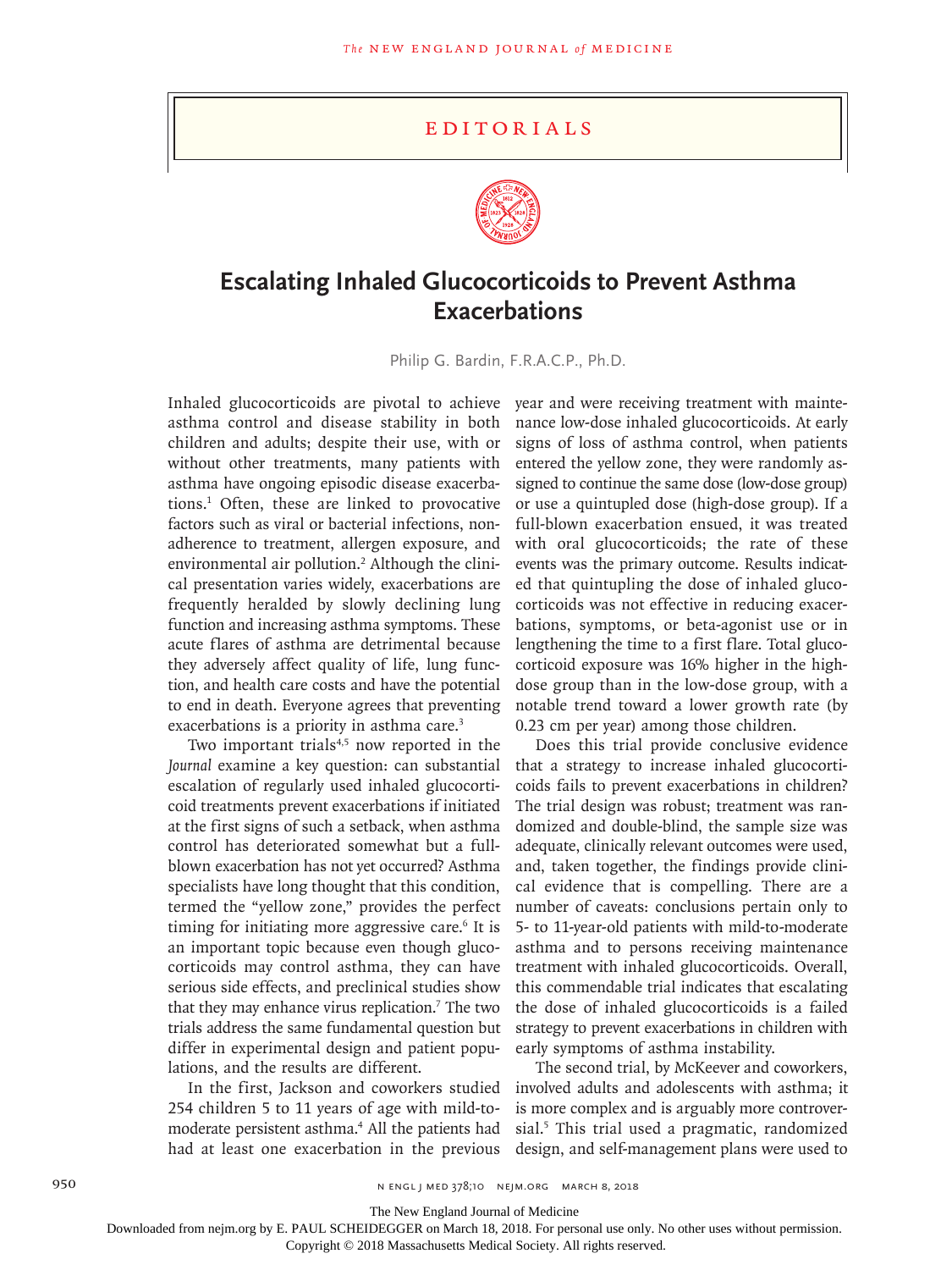study patients who had deteriorating asthma control (in the Asthma UK guidelines, $8$  this is termed "zone 2" rather than the yellow zone). Patients were randomly assigned, in an openlabel fashion, to use a quadrupled dose of inhaled glucocorticoids (quadrupling group) or to continue their usual dose (non-quadrupling group); all the patients were instructed to use symptomatic bronchodilator medication. The time to a first severe exacerbation was the primary outcome. The findings indicated that 45% of the quadrupling group had a severe exacerbation in the year after randomization versus 52% in the non-quadrupling group, with an adjusted hazard ratio of 0.81. Adverse upper-airway effects were more frequent in the quadrupling group.

The pragmatic trial design was both a strength and weakness. Inclusion criteria were broad, ensuring wide-ranging applicability, and the primary outcome was relevant to everyday practice. However, open-label treatment may have biased the primary outcome, and the real-world design meant that data on peak flow and quality of life were available for less than half of the participants. The degree of benefit is debatable. The authors had postulated that a 30% reduction in the incidence of exacerbations would represent a worthwhile effect, but the trial showed only a 19% reduction. Combination asthma treatments of inhaled glucocorticoids and long-acting betaagonists were permitted in the trial and were used as a maintenance treatment by approximately 70% of the participants; this may have reduced the reporting of exacerbations. Finally, given the adrenal suppression caused by quadrupling the dose of inhaled glucocorticoids (equivalent to a regular course of prednisolone), it will be difficult to convince clinicians that an exacerbation-prevention strategy involving high doses of inhaled glucocorticoids is merited. Overall, these reservations preclude definitive risk–benefit analyses; future controlled studies involving adults and adolescents with asthma are needed to obtain additional evidence.

Evidently, high doses of inhaled glucocorticoids do not prevent exacerbations, or may do so in only a small subgroup of patients. What do these trials therefore imply about asthma exacerbations, their nature, and other potential preventive treatment strategies? On the basis of causative factors alone, exacerbations are highly heterogeneous, and interactions between the underlying asthma phenotype and provoking factors

are not understood.<sup>9</sup> This is an important issue, because prevention and treatment should ideally target both aspects. One solution could be to categorize asthma exacerbations by putative cause, such as infection, nonadherence to medication, and other exposures, and thus to "phenotype" asthma exacerbations. A strategy to phenotype exacerbations of chronic obstructive pulmonary disease has been implemented,<sup>10</sup> and a similar approach may be merited in asthma. Recent point-of-care diagnostic developments facilitate phenotyping by rapid identification of various respiratory viruses, $11$  suggesting that this strategy may be feasible in the future. Other novel methods such as the electronic "nose" may be able to identify or categorize airway pathobiologic changes during exacerbations.12 It is conceivable that this knowledge will permit earlier intervention and appropriately matched treatments, some of which may not include glucocorticoids.

Currently, clinicians are challenged to prevent and treat asthma exacerbations and to implement self-management plans. Evidence indicates that substantial escalation of regularly used inhaled glucocorticoids, even by a factor of 4 or 5, fails to prevent most asthma exacerbations. A small subgroup of adults and adolescents with asthma may have a response to an escalation strategy; however, their baseline and exacerbation characteristics remain to be defined.

Disclosure forms provided by the author are available with the full text of this editorial at NEJM.org.

From the Monash Lung and Sleep Unit and Hudson Institute of Medical Research, Monash University and Medical Centre, Melbourne, VIC, Australia.

This editorial was published on March 3, 2018, at NEJM.org.

**1.** Israel E, Reddel HK. Severe and difficult-to-treat asthma in adults. N Engl J Med 2017;377:965-76.

**2.** Kim CK, Callaway Z, Gern JE. Viral infections and associated factors that promote acute exacerbations of asthma. Allergy Asthma Immunol Res 2018;10:12-7.

**3.** Global Initiative for Asthma (GINA). Global strategy for asthma management and prevention 2017 (http://ginasthma.org/ 2017-gina-report-global-strategy-for-asthma-management-and -prevention/).

**4.** Jackson DJ, Bacharier LB, Mauger DT, et al. Quintupling inhaled glucocorticoids to prevent childhood asthma exacerbations. N Engl J Med 2018;378:891-901.

**5.** McKeever T, Mortimer K, Wilson A, et al. Quadrupling inhaled glucocorticoid dose to abort asthma exacerbations. N Engl J Med 2018;378:902-10.

**6.** Thomas A, Lemanske RF Jr, Jackson DJ. Approaches to stepping up and stepping down care in asthmatic patients. J Allergy Clin Immunol 2011;128:915-24.

**7.** Thomas BJ, Porritt RA, Hertzog PJ, Bardin PG, Tate MD. Glucocorticosteroids enhance replication of respiratory viruses: effect of adjuvant interferon. Sci Rep 2014;4:7176-81.

n engl j med 378;10 nejm.org March 8, 2018 951

Downloaded from nejm.org by E. PAUL SCHEIDEGGER on March 18, 2018. For personal use only. No other uses without permission.

Copyright © 2018 Massachusetts Medical Society. All rights reserved.